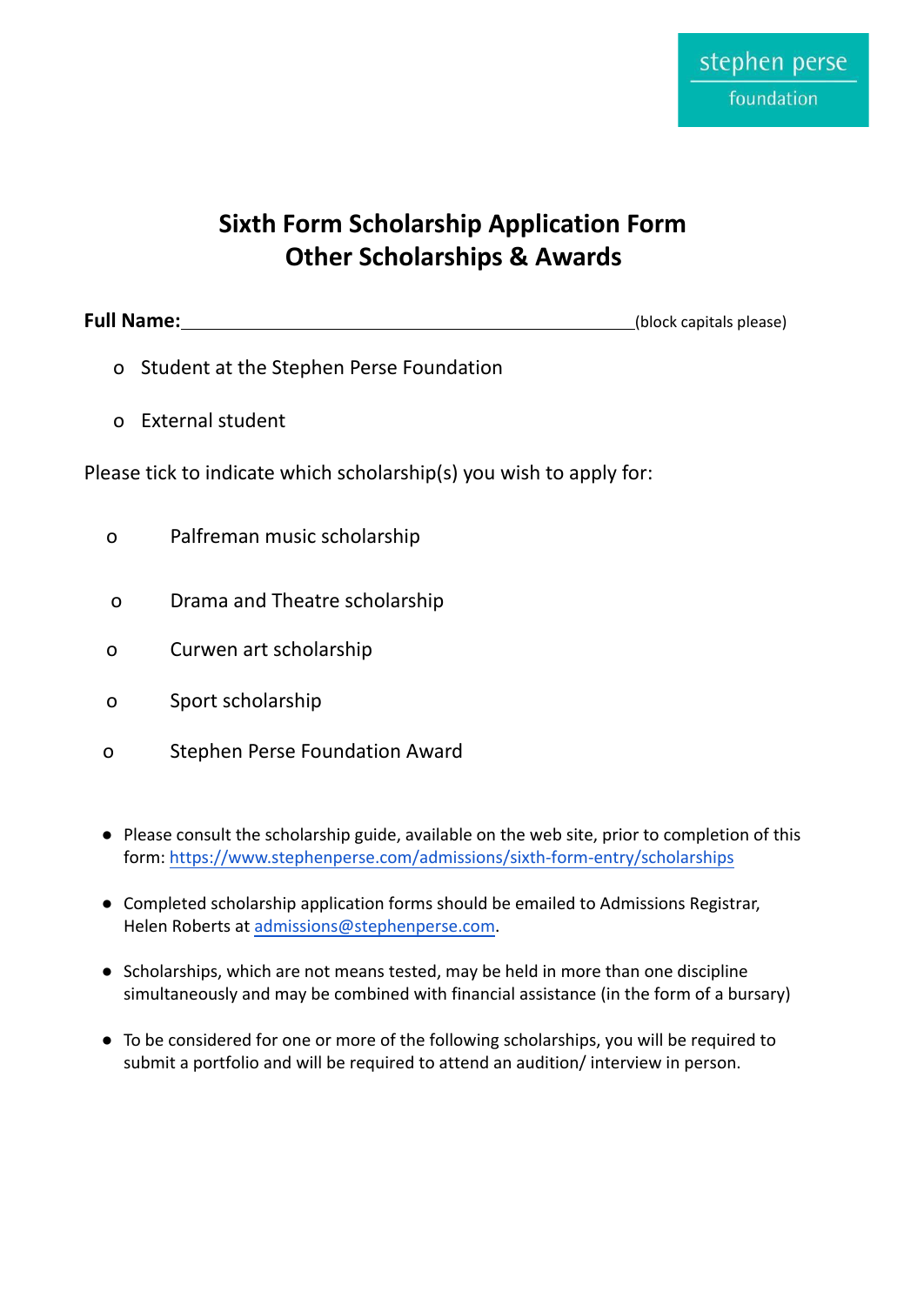## **Palfreman music scholarship**

Please provide the following details:

**Main instrument that you will play in the recorded audition:**

**Second Instrument which you will play in the audition, if applicable:**

**Examinations passed and marks (only include the highest grade for each instrument):**

On a separate piece of paper, which should be attached to this form, please outline your musical experience, achievements and ambitions. You should state why you would like to be considered for the Palferman music scholarship and include any other information to be taken into account.

Please read the scholarship guide on our website carefully for details of minimum standards and audition requirements [here.](https://www.stephenperse.com/page/?title=Palfreman%2BMusic%2BScholarships&pid=667)

#### **Accompanist:**

We are able to provide an accompanist free of charge. Please provide copies of music in advance.

Applicants are welcome to arrange their own accompanist for the audition. The cost of this will be borne by the applicant.

- I will require Stephen Perse Foundation to provide an accompanist  **Yes/No**
- I will arrange my own accompanist for the audition -**Yes/No**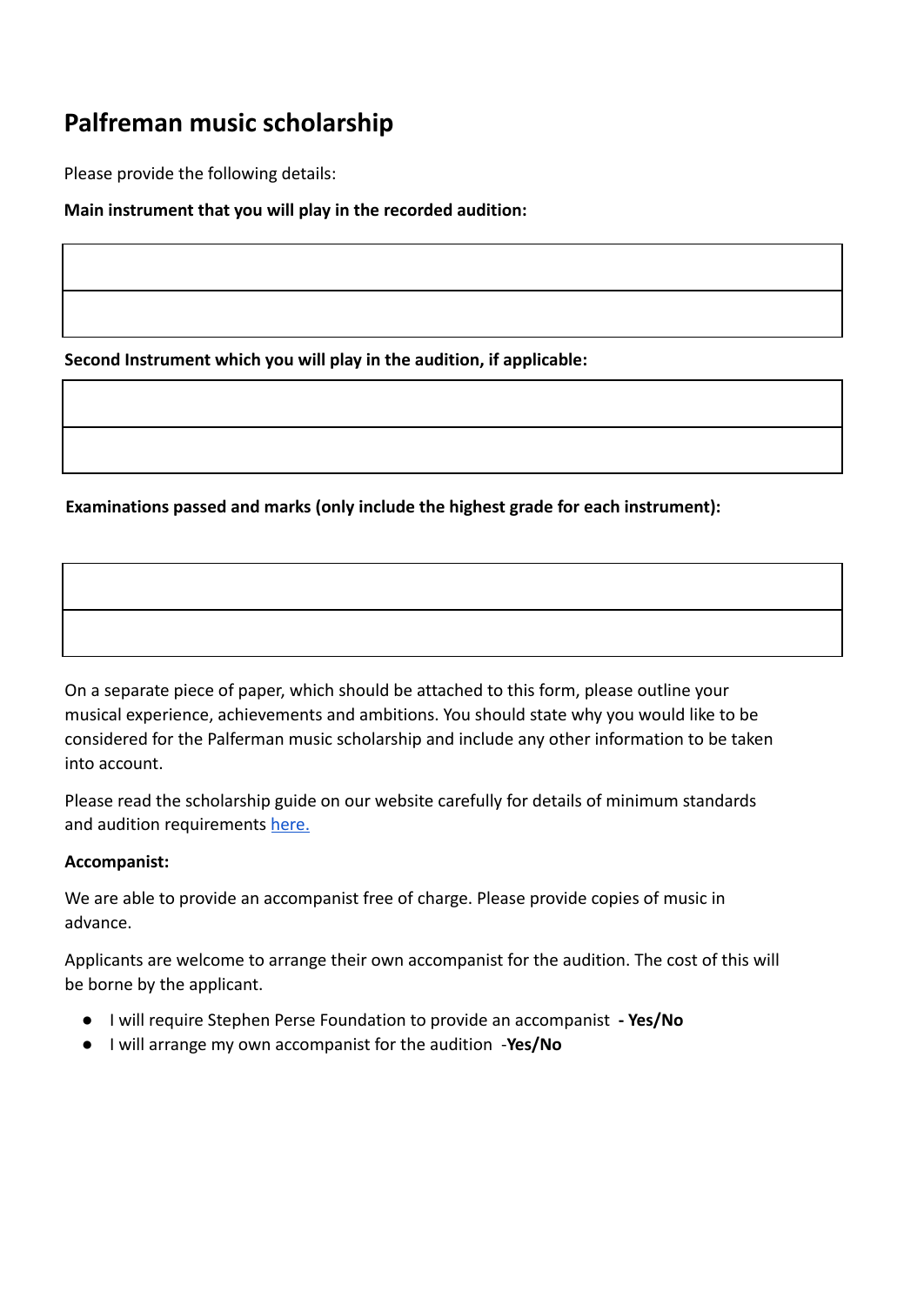# **Drama and theatre scholarship**

Please provide the following details:

### **Predicted grade at I/GCSE or equivalent (if relevant):**

### **1. Monologue selected for performance:**

#### **2. Written Application**

Please write a detailed account of your theatrical experience and interests to date, stating why you think you should be considered for a Drama and theatre scholarship. Please include details of past performances and your involvement in extracurricular Drama and theatre activities as well as any more formal training or experience you have had. You may also wish to include details of professional theatre productions you have seen that have inspired you.

#### **3. Interview**

Shortlisted applicants will be invited to attend an audition in person.

Please refer to our website for more information on the Drama Scholarship; https://www.stephenperse.com/page/?title=Drama+Scholarships&pid=669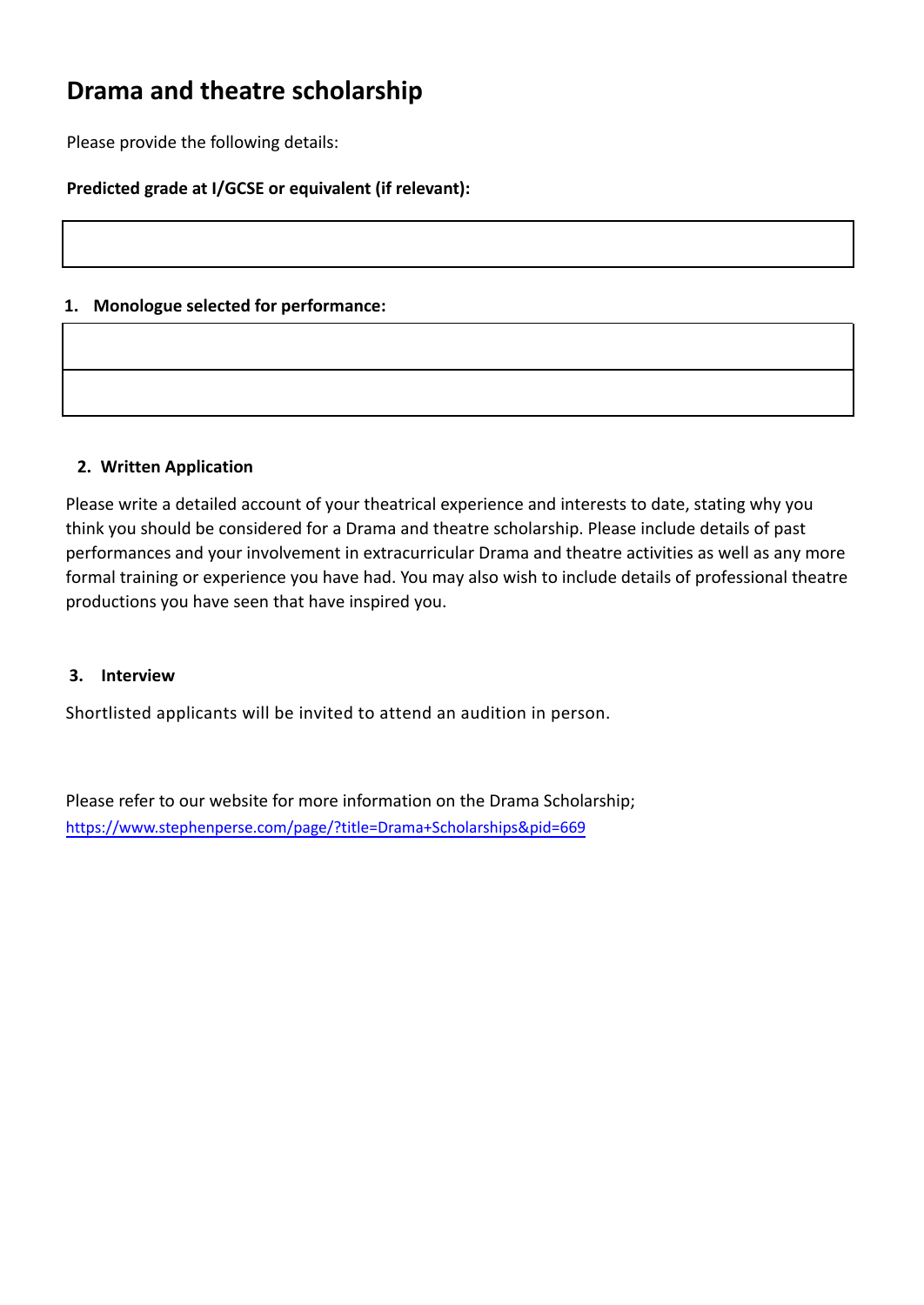# Curwen art scholarship

On a separate piece of paper, which should be attached to this form, please outline your artistic experience, achievements and ambitions. You should state why you would like to be considered for the Curwen art scholarship and what you could contribute to the Art provision in the Sixth Form. Include any other information or experience to be taken into account. Max 500 words.

**Portfolio advice**- A portfolio's contents vary from person to person but you could include some of the following:

• Observational drawing – e.g. life drawing or work in sketchbooks. Your work should be of a personal nature, of good quality, and presented in sketchbooks or presentation sheets.

• 2 good, full sketchbooks – demonstrating generation of ideas, thoughts, drawings, experimentation, and influence of other artists.

• A gallery book / personal ideas book – show what you are interested in, demonstrate that you go to shows and exhibitions.

• Images of at least two completed projects or the completed project and the preparatory work that accompanies them (this could be in the form of a sketchbook).

• Evidence of other work completed in or out of school – photos, prints, painting, digital art keep it concise and thoughtful.

• Some evidence of written work e.g. analysis of artwork and artists in sketchbooks (word processed)

• Try to include a diverse range of media and techniques, don't just present one approach -e.g. all pen

### or pencil drawings

### **Presentation tips**

• The layout of all your work needs to look professional and creative. Focus on detail to ensure a quality appearance.

• Pages should be laid out in a balanced and interesting way. If possible, keep the pages to the same size e.g. A2 or A1. Don't clutter pages with too much information. It is advisable to mount on white or off-white, avoid black. Also avoid layers of mounts behind work.

• Use a suitable adhesive to glue down work, avoid PVA as it tends to crinkle paper and can look messy.

• Clear the pockets of your folio: don't include loose drawings or bits and pieces that bear no relation to your main sheets.

• Type labels for sheets or clearly hand write then. Try to group work so that it relates and shows development.

• Select your best pieces: less is sometimes more, don't include anything that you wouldn't want to talk about or that is not your best work. Don't include sketchbooks with only a few used pages.

• Name label the outside of your folio.

• Include good photos of your 3d work.

- Include large photos or actual pieces of finished work. It is good to see that you can resolve ideas and carry things through. Including current work can also give you the opportunity to discuss your latest projects at interview.
- Include a few samples that demonstrate the use of digital art. These can be in your sketchbook.
- The best portfolios are personal, tidy and in a good order. It is better to have fewer well-thought-out sheets than many tatty examples.

[Shortlisted applicants will be invited to attend an interview in person.](http://www.curwenprintstudy.co.uk/)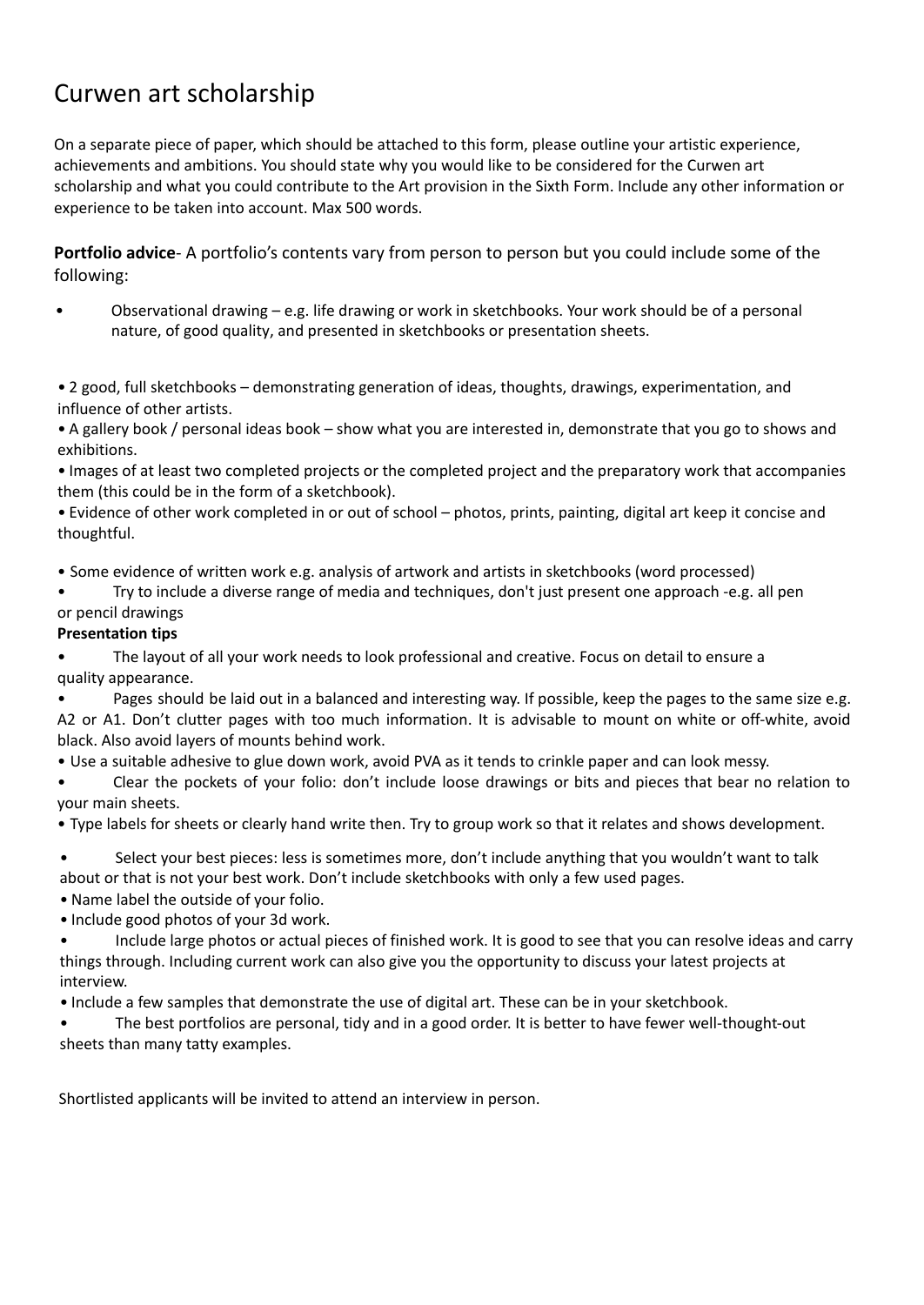# Sport Scholarship

1) Please provide details of each of the sports you currently play and at which level i.e. A County/ Regional team.

2) On a separate piece of paper, which should be attached to this form, please outline your sporting experience and provide supporting testimonials.

- You should state why you would like to be considered for a sport scholarship and include any other information to be taken into account (500 words max).
- You may also wish to bring a portfolio of evidence with you to the interview. It is not necessary to submit a portfolio of evidence in advance of the interview itself.
- Shortlisted applicants will be invited to interview.

Please submit your application and evidence to the admissions office email: admissions@stephenperse.com